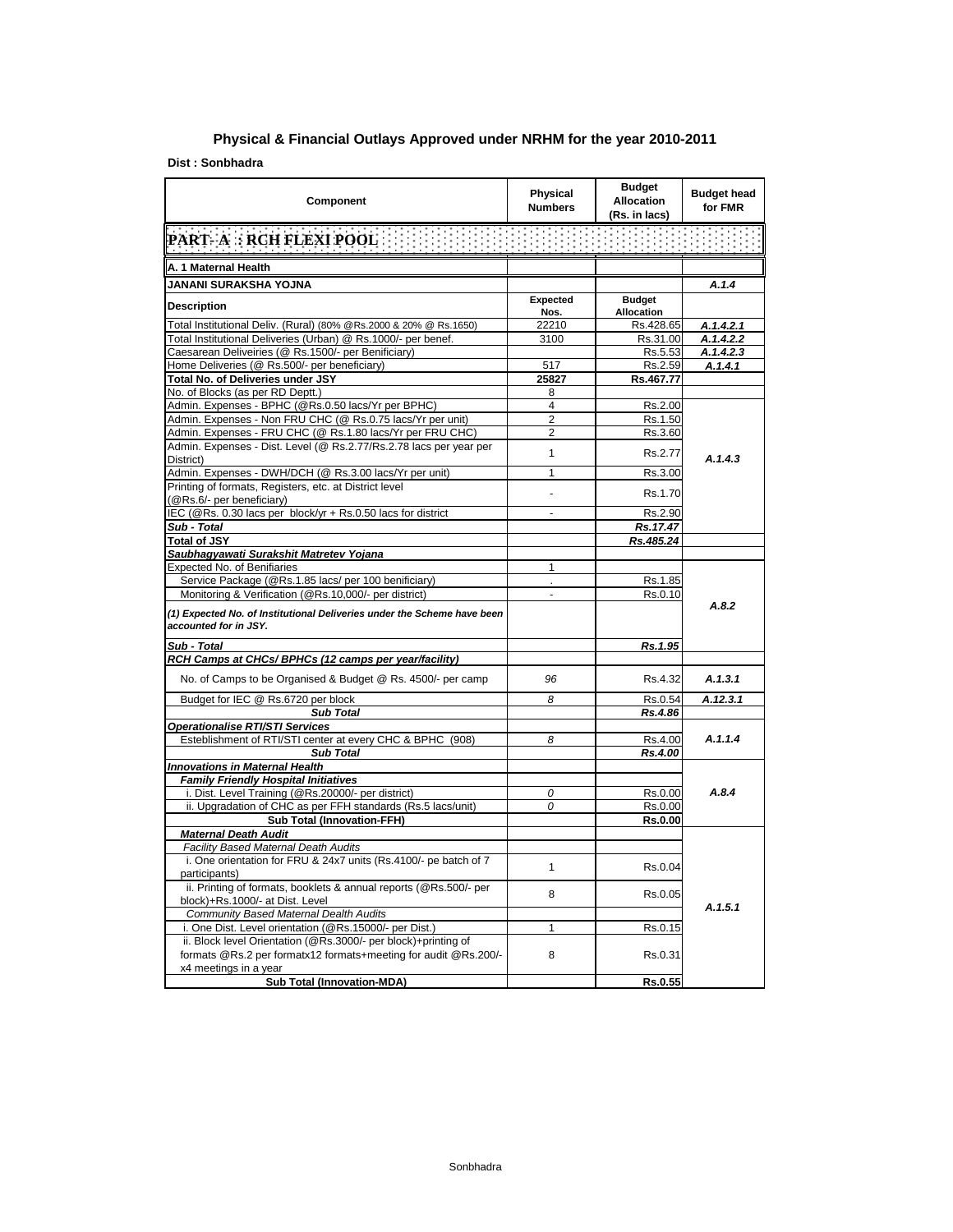| Component                                                                                           | <b>Physical</b><br><b>Numbers</b> | <b>Budget</b><br><b>Allocation</b><br>(Rs. in lacs) | <b>Budget head</b><br>for FMR |
|-----------------------------------------------------------------------------------------------------|-----------------------------------|-----------------------------------------------------|-------------------------------|
| <b>Pregnant Women &amp; Child Tracking</b>                                                          |                                   |                                                     |                               |
| i. Orientation Workshop                                                                             |                                   |                                                     |                               |
| (a) At Dist. Level                                                                                  | 1                                 | Rs.0.22                                             | A.10.3                        |
| (b) At Block Level @ Rs.6500/- block<br>ii. Printing of formats (730 format/block @Rs.2 per format) | 8<br>5840                         | Rs.0.52<br>Rs.0.12                                  |                               |
| Sub Total (Innovation-Preg. Women & child tracking)                                                 |                                   | <b>Rs.0.86</b>                                      |                               |
| Strengthening of Sub Centers Accridited under JSY                                                   |                                   |                                                     |                               |
| Dissemination meeting in the District @ Rs 5000/-                                                   | 1                                 | Rs.0.05                                             |                               |
| Upgradation of Sub Centre in Dist (From State Level)                                                | 90                                | Rs.0.00                                             | A.1.1.5                       |
| Sub Total (Innovation-S.C. Accridited under JSY))                                                   |                                   | <b>Rs.0.05</b>                                      |                               |
| Sub Total (Innovation in Maternal Health)                                                           |                                   | Rs.1.45                                             |                               |
| Sub-Total (Maternal Health)                                                                         |                                   | Rs.497.50                                           |                               |
| <b>A.2 CHILD HEALTH</b>                                                                             |                                   |                                                     |                               |
|                                                                                                     |                                   |                                                     |                               |
| Comprehensive Child Survival Programme (CCSP)                                                       |                                   |                                                     |                               |
| CCSP Training - FBNC (in 1st & 2nd phase districts only)<br>Training Site - District Women Hospital |                                   |                                                     |                               |
| Expected No. of Participants                                                                        | 0                                 |                                                     |                               |
| No. of Batches to be Organised and Budget @ Rs.12,000 per Batch                                     | 0                                 | Rs.0.00                                             | A.11.5.2                      |
|                                                                                                     |                                   |                                                     |                               |
| No. of Batches to be Supervised and Budget @ Rs.3,200 per Batch                                     | 0                                 | Rs.0.00                                             |                               |
| Sub - Total                                                                                         |                                   | Rs.0.000                                            |                               |
| Training at Medical College under CCSP Prog                                                         |                                   |                                                     |                               |
| Support staff to Medical Collage<br>Physicians training/F-IMNCI                                     |                                   | Rs.0.00<br>Rs.0.00                                  | A.11.5.2                      |
| <b>Sub Total</b>                                                                                    |                                   | Rs.0.00                                             |                               |
| <b>CCSP Training - NSSK (in 3rd phase districts only)</b>                                           |                                   |                                                     |                               |
| Training Site - District Women Hospital                                                             |                                   |                                                     |                               |
| Expected No. of Participants                                                                        | 70                                |                                                     |                               |
| No. of Batches to be Organised and Budget @ Rs.38,500 per Batch                                     | 4                                 | Rs.1.54                                             | A.11.5.5                      |
| No. of Batches to be Supervised and Budget @ Rs.3,500 per Batch                                     | 1                                 | Rs.0.035                                            |                               |
| Sub - Total                                                                                         |                                   | Rs.1.575                                            |                               |
| CCSP Training of ASHAs, ANMs, LHVs - (1st & 2nd Phase                                               |                                   |                                                     |                               |
| Districts)<br>Expected No. of Participants (approx. 24 per batch)                                   | 0                                 |                                                     |                               |
| No. of Batches to be Organised and Budget @ Rs.1,65,000 per Batch                                   | 0                                 | Rs.0.00                                             | A.11.5.1                      |
| No. of Batches of ToT and Budget @ Rs.2,39,000 per Batch                                            | 0                                 | Rs.0.00                                             |                               |
| Sub - Total                                                                                         |                                   | Rs.0.00                                             |                               |
| CCSP Training of ASHAs, ANMs, LHVs - (3rd Phase Districts)                                          |                                   |                                                     |                               |
| Expected No. of Participants (approx. 24 per batch)                                                 | 400                               |                                                     |                               |
| No. of Batches to be Organised and Budget @ Rs.1,65,000 per Batch                                   | 16                                | Rs.26.40                                            | A.11.5.1                      |
| No. of Batches of ToT and Budget @ Rs.2,39,000 per Batch                                            |                                   | Rs.2.39                                             |                               |
| Sub - Total                                                                                         |                                   | Rs.28.790                                           |                               |
| CCSP Training of Supervisors (in 1st & 2nd phase districts<br>only)                                 |                                   |                                                     |                               |
| No. of Batches (16 participants) to be Organised and Budget @<br>Rs.24,500 per Batch                | 0                                 | Rs.0.000                                            | A.11.5.1                      |
| No. of Batches to be Supervised and Budget for Observer Visit @                                     | 0                                 | Rs.0.00                                             |                               |
| Rs.3,200 per Batch<br>Sub - Total                                                                   |                                   | Rs.0.000                                            |                               |
| <b>Site Stregthening</b>                                                                            |                                   |                                                     |                               |
| Strengthening of FBNC/NSSK Site (@ Rs.30,000/- per site)                                            | 1                                 | Rs.0.50                                             | A.11.5.1                      |
| Strengthening of CCSP Training Site (@ Rs.2,33,500/- per site)                                      | 1                                 | Rs.2.335                                            |                               |
| <b>Sub Total</b><br>Establishment, Operationalisation & Construction of SNCU                        |                                   | Rs.2.835                                            |                               |
| Establishment and Operating Exp. Of old SNCU in 7 Dist. @Rs.25                                      | 0                                 | Rs.0.0                                              | A.2.2                         |
| lacs<br>Construction of of new SNCU in 5 Dist. (@Rs.30 lacs)                                        | 0                                 | Rs.0.0                                              | A.9.2.2                       |
| Sub - Total                                                                                         |                                   | Rs.0.0                                              |                               |
| Infant death audit ( Aligarh & Banda only)                                                          |                                   |                                                     |                               |
| No. of blocks in the district                                                                       | 0                                 | Rs.0.0                                              | A.2.8                         |
| Sub - Total                                                                                         |                                   | Rs.0.00                                             |                               |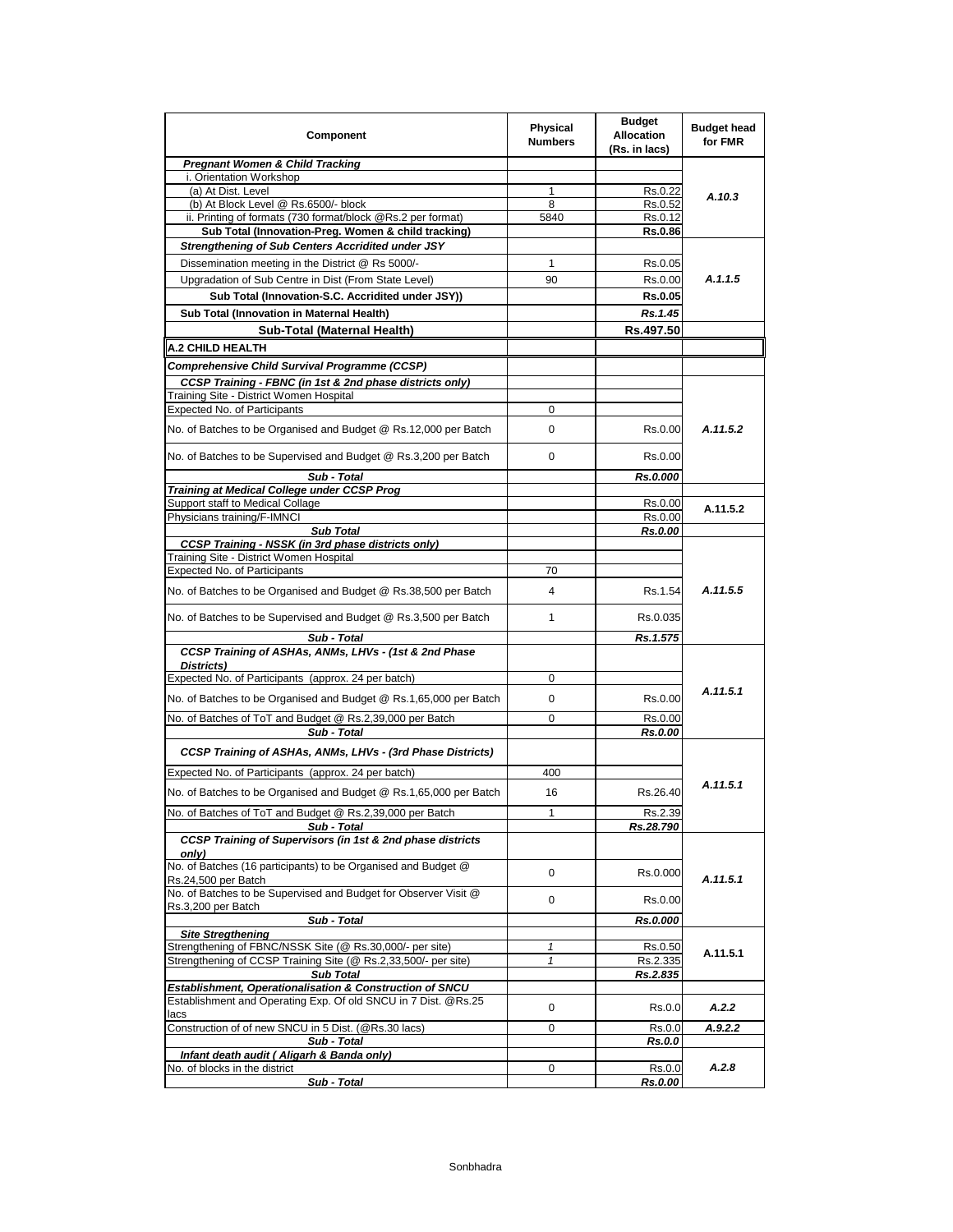| Component                                                                                                                  | Physical<br><b>Numbers</b> | <b>Budget</b><br><b>Allocation</b><br>(Rs. in lacs) | <b>Budget head</b><br>for FMR |
|----------------------------------------------------------------------------------------------------------------------------|----------------------------|-----------------------------------------------------|-------------------------------|
| Infant & Young Child feeding (IYCF)                                                                                        |                            |                                                     |                               |
| Mass Awareness Campaign during World Breastfeeding Week<br>Sub - Total                                                     | 1                          | Rs.0.50<br>Rs.0.50                                  | A.2.5                         |
| Supportive Supervision through Reputed Institutions (for 1st &                                                             |                            |                                                     |                               |
| One Supervisor per block @ Rs.5,000/- p.m. for 12 months                                                                   | 0                          | Rs.0.0                                              |                               |
| Mobility for supervisors @ Rs.3,000/- p.m. for 12 months                                                                   | 0                          | Rs.0.0                                              |                               |
| Institutional support @ Rs.5,000/- p.m. for 12 months                                                                      | 0                          | Rs.0.0                                              |                               |
| Sub - Total                                                                                                                |                            | Rs.0.00                                             |                               |
| Sub-Total (CCSP)                                                                                                           |                            | Rs.33.70                                            |                               |
| Implementation of Bal Swasthya Poshan Mah (BSPM)                                                                           |                            |                                                     |                               |
| Joint Meetings of Health & ICDS - 2 Planning Meetings at District<br>Level in a year @ Rs. 5000/- per meeting for 2 Rounds | 1 Dist.                    | Rs.0.10                                             |                               |
| Joint planning meeting of health and ICDS at Block level Rs. 2000 per<br>meeting for 2 rounds                              | 8 Blocks                   | Rs.0.32                                             |                               |
| Joint Orientation of ASHAs & ANMs (@Rs. 25/- per participant) for 2<br>Rounds                                              | 1459 ANM and<br>AWW        | Rs.0.73                                             | A.2.7                         |
| Printing of Guidelines, Reporting & Monitoring Formats (@ Rs.2,000/- per<br>block/round) for 2 rounds                      | 8 Blocks                   | Rs.0.32                                             |                               |
| Dissemination meeting at District level Rs. 5000 per meeting per<br>District for 2 Rounds                                  | 1 Dist.                    | Rs.0.10                                             |                               |
| Sub - Total                                                                                                                |                            | Rs.1.57                                             |                               |
| <b>School Health Programme</b>                                                                                             |                            |                                                     |                               |
| Total No. of Blocks in the district                                                                                        | 8                          |                                                     |                               |
| No. of Schools to be covered (60 Schools per block)                                                                        | 480                        |                                                     |                               |
| District Sensitization workshop                                                                                            | 1                          | Rs. 0.15                                            |                               |
| Contingencies for printing of Health Card, etc. (@Rs.500/- per school)                                                     | 480                        | Rs. 2.40                                            |                               |
| Budget for Mobility (@Rs.300 per visit x 1 visit)                                                                          | 480                        | Rs. 1.44                                            |                               |
| Sub Total (Prog. Implementation)                                                                                           |                            | Rs. 3.99                                            |                               |
| Traning program for 40 schools per block (where<br>program is already running)                                             | 320                        |                                                     |                               |
| Training of District Trainers- Honorarium to district traininer @ Rs. 350<br>*2days                                        | 3                          | Rs. 0.02                                            |                               |
| Honorarium to traininees from block@ Rs. 400 *2days per block                                                              | 24                         | Rs. 0.19                                            | A.2.4                         |
| Training of Block Trainers - Honorarium to block resource persons @<br>Rs. 300 *2days*2 batches per block                  | 24                         | Rs. 0.29                                            |                               |
| Honararium to Teachers @ Rs. 250*2 teachers per school *2 days                                                             | 640                        | Rs. 3.20                                            |                               |
| <b>Sub Total (Training)</b>                                                                                                |                            | Rs. 3.70                                            |                               |
| For training program unspent balance is available at the district                                                          |                            | Rs. 2.35                                            |                               |
| <b>Actual Allocation for training</b>                                                                                      |                            | Rs. 1.35                                            |                               |
| Weighing scale, Ht./Wt Charts, Measuring tape etc. @ Rs1000 per                                                            | 160                        | Rs. 0.00                                            |                               |
| school x 20 new schools/block                                                                                              |                            |                                                     |                               |
| Procurement of IFA tablets (30 mg tablets) for all schools                                                                 | 7200000                    | Rs. 0.00                                            |                               |
| Procurement of deworming tablets for all schools                                                                           | 144000                     | Rs. 0.00                                            |                               |
| Sub Total (Procurement)                                                                                                    |                            | Rs. 0.00                                            |                               |
| Total (School Health)                                                                                                      |                            | Rs. 5.34                                            |                               |
| <b>Total Child Health</b>                                                                                                  |                            | Rs.40.61                                            |                               |
| <b>A3. Family Planning</b>                                                                                                 |                            |                                                     |                               |
| Terminal/Limiting Methods                                                                                                  |                            |                                                     | A.3.1                         |
| Dissemination of manuals on sterilization standards & quality<br>assurance of sterilization services                       | 1                          | Rs. 0.40                                            | A.3.1.1                       |
| NSV Camps in Districts (6 camps/dist. @ Rs.35,000/- per camp)                                                              | 6                          | Rs. 2.10                                            | A.3.1.3                       |
| Compensation for Female Sterilization                                                                                      | 11431                      | Rs. 114.31                                          | A.3.1.4                       |
| Compensation for Male Sterilization                                                                                        | 524                        | Rs. 7.86                                            | A.3.1.5                       |
| Accrediation of private providers of sterilization services<br><b>Female Sterilization</b>                                 |                            | Rs. 0.25                                            | A.3.1.6                       |
| Male Sterilization (NSV)                                                                                                   |                            | Rs. 0.05                                            |                               |
| <b>Spacing Methods</b>                                                                                                     |                            |                                                     | A.3.2                         |
| IUD services at health facilities/compensation                                                                             | 26907                      | Rs. 5.38                                            | A.3.2.2                       |
| Accrediation of private providers of IUD services                                                                          |                            | Rs. 0.03                                            | A.3.2.3                       |
| Family Welfare Counsellor@9000 per month                                                                                   | 3                          | Rs. 3.24                                            | A.9.1.5                       |
| <b>Sub Total</b>                                                                                                           |                            | Rs. 133.62                                          |                               |
| <b>PCPNDT and Sex-Ratio</b>                                                                                                |                            |                                                     |                               |
| Visit of District Inspection & Monitoring Committee                                                                        | 10                         | Rs. 0.10                                            | A.8.1                         |
| Sensitization Workshop at District level<br>Organising Competions at Inter/Degree Colleges                                 | 1                          | Rs. 0.40                                            |                               |
| Orientation of members of Dist advisory committee at Division                                                              | 3                          | Rs. 0.10<br>Rs. 0.00                                |                               |
|                                                                                                                            |                            |                                                     |                               |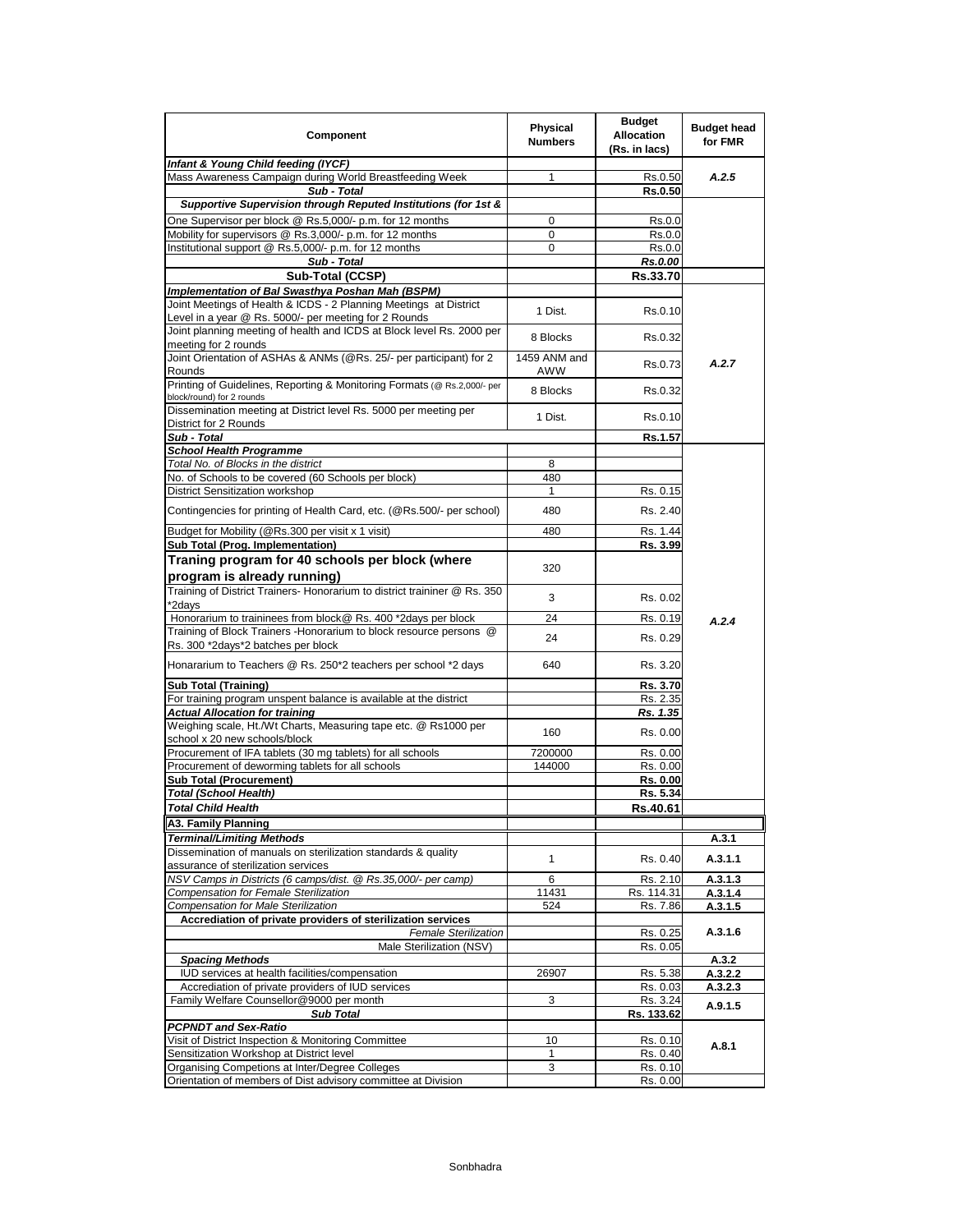| Component                                                                                                                                                                     | <b>Physical</b><br><b>Numbers</b> | <b>Budget</b><br><b>Allocation</b><br>(Rs. in lacs) | <b>Budget head</b><br>for FMR |
|-------------------------------------------------------------------------------------------------------------------------------------------------------------------------------|-----------------------------------|-----------------------------------------------------|-------------------------------|
| <b>IEC Activities &amp; Conigency</b>                                                                                                                                         |                                   |                                                     |                               |
| <b>IEC Activities</b>                                                                                                                                                         |                                   | Rs. 0.35                                            |                               |
| Contigency                                                                                                                                                                    |                                   | Rs. 0.03                                            | A.12.4                        |
| TA/DA to Dist. level Staff for attending workshop, training, meetings                                                                                                         |                                   | Rs. 0.20                                            |                               |
| <b>Sub Total</b>                                                                                                                                                              |                                   | Rs. 1.18                                            |                               |
| <b>Sub-Total (Family Planning)</b>                                                                                                                                            |                                   | Rs.134.80                                           |                               |
| A.4 ARSH                                                                                                                                                                      |                                   |                                                     |                               |
| Saloni Scheme                                                                                                                                                                 |                                   |                                                     |                               |
| No. of Blocks in District                                                                                                                                                     | 8                                 |                                                     | A.4.1                         |
| No. of Schools to be covered (10 Schools per block)                                                                                                                           | 80                                |                                                     |                               |
| No. of Benificiaries (150 per school)                                                                                                                                         | 12000                             |                                                     |                               |
| Sensitization Workshop at District level                                                                                                                                      | 1                                 | Rs. 0.15                                            |                               |
| Budget for Visit of Medical Team (@Rs.300/- per visit x 2 visits per<br>school)                                                                                               | 160                               | Rs. 0.48                                            | A.4.2                         |
| Budget for Preparing Saloni Sabha (Rs.300/- p.m. per school x 10<br>months)                                                                                                   | 800                               | Rs. 2.40                                            |                               |
| Procurement of IFA tablets (100 mg tablets) for all schools                                                                                                                   | 576000                            | Rs.0.00                                             |                               |
| Procurement of deworming tablets for all schools 2 tab/Benf.                                                                                                                  | 24000                             | Rs.0.00                                             | A.13.2.5                      |
| Sub-Total (Adolescent Health)                                                                                                                                                 |                                   | Rs.3.03                                             |                               |
| A.5 Urban RCH                                                                                                                                                                 |                                   |                                                     |                               |
| Urban RCH plan /activities                                                                                                                                                    |                                   |                                                     |                               |
| <b>Building</b>                                                                                                                                                               | 1                                 | 0.84                                                |                               |
| Manpower(1Doctor @ 24000/month,1Staff Nurse@ 15000/month,2                                                                                                                    |                                   |                                                     |                               |
| ANMs@9000/month,2 Security guards @ 4000/month,1 Ayah                                                                                                                         | $\mathbf{1}$                      | 8.52                                                |                               |
| 4000/month,& 1 Sweeper 2000/month<br>Other Expenses                                                                                                                           | 1                                 | 0.41                                                |                               |
| IEC                                                                                                                                                                           |                                   |                                                     | A.5.1                         |
|                                                                                                                                                                               | 1                                 | 0.1                                                 |                               |
| <b>Subtotal</b>                                                                                                                                                               |                                   | 9.87                                                |                               |
| The cost of Drugs(Rs 10,000/month/Health post) and consumables(Rs 3,000/month/Health Post) for Urban<br>RCH amounting to Rs 1.56 Lacs would be met from the Mission Flexipool |                                   |                                                     |                               |
| <b>A9. INFRASTRUCTURE &amp; HR</b>                                                                                                                                            |                                   |                                                     |                               |
| <b>Contractual Staff &amp; Services</b>                                                                                                                                       |                                   |                                                     |                               |
| <b>Position</b>                                                                                                                                                               | No.                               | <b>Budget</b>                                       |                               |
| Contractual ANM (@Rs.9000/- pm)                                                                                                                                               | 50                                | Rs. 54.00                                           | A.9.1.1                       |
| Staff Nurse in the district (@Rs.15000/- pm)                                                                                                                                  | 24                                | Rs. 43.20                                           | A.9.1.3                       |
| MBBS (Male/Female) @ Rs.30000/- pm<br>Specialist at On Call basis for CHC (@ Rs.1000/- per visit) No. of calls                                                                | 5                                 | Rs. 18.00                                           |                               |
| for 6 moths                                                                                                                                                                   | 40                                | Rs. 0.40                                            |                               |
| Specialist at On Call basis for Dist. Hospital (Male)/DCH(@ Rs.1000/-<br>per visit)                                                                                           | 80                                | Rs. 0.80                                            |                               |
| Specialist at Dist. Hospital (Male)/DCH(@ Rs.40000/- pm for                                                                                                                   |                                   |                                                     | A.9.1.4                       |
| MS/MD/MDS & @Rs.35000/- for Diploma holders)                                                                                                                                  | 2                                 | Rs. 8.40                                            |                               |
| Specialist at DWH/DCH (@ Rs.40000/- pm for MS/MD/MDS &<br>@Rs.35000/- for Diploma holders)/MBBS(LMO if already on contract)                                                   |                                   | Rs. 8.40                                            |                               |
|                                                                                                                                                                               | 2                                 |                                                     |                               |
| Paramedical staff/LT for CHC (@ Rs.9000/- pm)                                                                                                                                 | 4                                 | Rs. 4.32                                            |                               |
| Paramedical staff for DH/DWH/DCH (@ Rs.9000/- pm)                                                                                                                             | $\mathbf{1}$                      | Rs. 1.08                                            | A.9.1.5                       |
| Data Assistant ( @ Rs.8000/- pm)                                                                                                                                              | 1                                 | Rs. 0.96                                            |                               |
| <b>Sub-Total (Human Resources)</b>                                                                                                                                            |                                   | Rs.139.56                                           |                               |
| A.10. INSTITUTIONAL STRENGTHENING                                                                                                                                             |                                   |                                                     |                               |
| Logistics Management/Improvement                                                                                                                                              |                                   |                                                     |                               |
| <b>Stregthening of Logistic Management</b><br>Divisional logistic management                                                                                                  | 0                                 | Rs. 0.00                                            |                               |
| <b>Transportation of Logistic</b>                                                                                                                                             |                                   |                                                     |                               |
| Divisional level @ Rs 50000/-                                                                                                                                                 |                                   |                                                     |                               |
| District level @ Rs 30000/-                                                                                                                                                   | 0                                 | Rs. 0.00                                            | A.10.2                        |
|                                                                                                                                                                               | $\mathbf{1}$                      | Rs. 0.30                                            |                               |
| Block level @ Rs 12000/-                                                                                                                                                      | 8                                 | Rs. 0.96                                            |                               |
| <b>Sub-Total (Logistics Strengthening)</b>                                                                                                                                    |                                   | <b>Rs.1.26</b>                                      |                               |
| <b>Rent for Sub-Centres</b><br>No. of SCs in Rented Bldgs & Budget @ Rs. 250/- p.m.                                                                                           | 36                                | Rs.1.08                                             | A.10.4                        |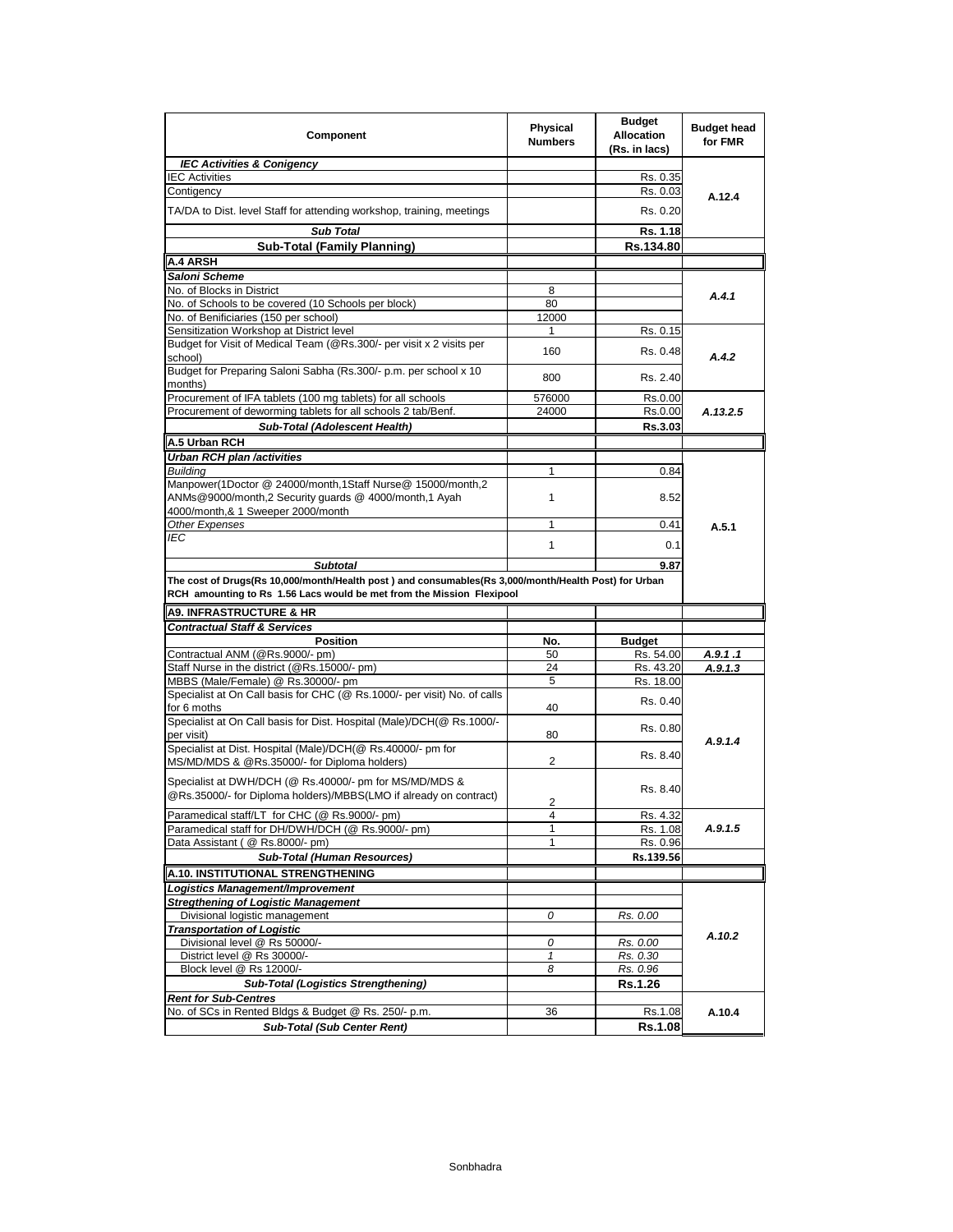| <b>Component</b>                                      | <b>Physical</b><br><b>Numbers</b> | <b>Budget</b><br><b>Allocation</b><br>(Rs. in lacs) | <b>Budget head</b><br>for FMR |
|-------------------------------------------------------|-----------------------------------|-----------------------------------------------------|-------------------------------|
| <b>A.11 TRAINING</b>                                  |                                   |                                                     |                               |
| <b>Training- Skill Birth Attendant</b>                |                                   |                                                     |                               |
| <b>Training at DWH/Combined Hosp</b>                  |                                   |                                                     |                               |
| Target at DWH                                         | $\Omega$                          |                                                     |                               |
| No. of Particpants per batch                          | $\Omega$                          |                                                     |                               |
| No. of Batches                                        | $\Omega$                          | Rs.0.00                                             |                               |
| New Site Stregthening at DWH                          |                                   | Rs.0.00                                             |                               |
| Existing site stregthening                            |                                   | Rs.0.00                                             |                               |
| Sub-Total (DWH-SBA)                                   |                                   | Rs.0.00                                             |                               |
| Training at FRU/24X7                                  |                                   |                                                     | A.11.3.1                      |
| Name of the selected Training Site FRU/24X7           | Chopan                            |                                                     |                               |
| Target at FRU/24X7                                    | 20                                |                                                     |                               |
| No. of Particpants per batch                          | 4                                 |                                                     |                               |
| No. of Batches                                        | 5                                 | Rs.5.52                                             |                               |
| New Site Stregthening at FRU                          |                                   | Rs.0.15                                             |                               |
| Existing site stregthening                            |                                   | Rs.0.40                                             |                               |
| Sub-Total (FRU-SBA)                                   |                                   | Rs.6.07                                             |                               |
| <b>Sub-Total(SBA Training)</b>                        |                                   | Rs.6.07                                             |                               |
| <b>A.14 PROGRAM MANAGEMENT</b>                        |                                   |                                                     |                               |
| Personal & Other Expense of Dist. PMU (Rs.94500/- pm) | 1                                 | Rs.11.34                                            | A.14.2                        |
| Operational Cost (Rs. 60000/- pm)                     | 1                                 | Rs.7.20                                             | A.14.4                        |
| Sub-Total (Program Management)                        |                                   | Rs.18.54                                            |                               |
| <b>Total for RCH Flexipool (Part A)</b>               |                                   | Rs.852.33                                           |                               |

| Part B - Mission Flexipedia - Andrew Marchand March (1999) - Andrew Marchand (1999) - Andrew Marchand |                            |                                                     |                               |
|-------------------------------------------------------------------------------------------------------|----------------------------|-----------------------------------------------------|-------------------------------|
| Component                                                                                             | Physical<br><b>Numbers</b> | <b>Budget</b><br><b>Allocation</b><br>(Rs. in lacs) | <b>Budget head</b><br>for FMR |
| <b>ASHA Scheme:-</b>                                                                                  |                            |                                                     | B.1                           |
| Periodic Training for ASHAs                                                                           |                            |                                                     | B.1.1                         |
| <b>ASHA Support System</b>                                                                            |                            |                                                     |                               |
| Replenishment of ASHA Kits & Budget (@ Rs. 500/- per kit*2 for 95%<br>ASHA)                           | 1422                       | Rs.0.00                                             | B.1.2                         |
| Incentive to ASHAs (Avg. Rs.500/- p.m. for each ASHA for 85%<br>ASHA <sub>s</sub> )                   | 1272                       | Rs.76.32                                            | B.1.3                         |
| Award to ASHA (Rs.5000/- for 1 ASHA in each block)                                                    | 8                          | Rs.0.40                                             |                               |
| Annual ASHA Sammelan (Rs.250/- per ASHA for 60% ASHAs)                                                | 898                        | Rs.2.25                                             | B.1.1                         |
| Mobility to ASHAs (Rs.30/- per ASHA for 95% ASHAs)                                                    | 1422                       | Rs.5.12                                             |                               |
| Block level ASHA Payment Register (Rs.100/-per Register)                                              | 8                          | Rs.0.01                                             | B.18.3.2                      |
| Printing of Voucher Booklet for ASHA (Rs.25/-per Booklet)                                             | 1497                       | Rs.0.37                                             |                               |
| Budget ASHA Mentoring Group (Rs.10,000/- per District)                                                | Quarterly<br>Meeting       | Rs.0.10                                             | B.1.1                         |
| Sub-Total (ASHA Scheme):-                                                                             |                            | Rs.84.57                                            |                               |
| <b>Untied Grant to Facilities</b>                                                                     |                            |                                                     | B.2                           |
| No. of CHCs & Budget @ Rs.0.50 lacs per facility                                                      | 4                          | Rs.2.00                                             | B.2.1                         |
| No. of BPHCs & Budget @ Rs.0.50 lacs per facility                                                     | $\overline{4}$             | Rs.2.00                                             | B.2.2                         |
| No. of APHCs & Budget @ Rs.0.25 lacs per facility                                                     | 24                         | Rs.6.00                                             | B.2.2                         |
| No. of Sub Centres & Budget @ Rs.0.10 lacs per facility                                               | 170                        | Rs.17.00                                            | B.2.3                         |
| No.of VHSCs                                                                                           | 501                        | Rs.0.00                                             | B.2.4                         |
| No.of Revenue Villages & Budget @Rs.0.10 lacs per R.Village                                           | 1372                       | Rs.137.20                                           |                               |
| <b>Sub-Total (Untied Grants)</b>                                                                      |                            | Rs.164.20                                           |                               |
| <b>Annual Maintenance Grant to Facilities</b>                                                         |                            |                                                     | B.4                           |
| No. of CHCs & Budget @ Rs.1.0 lacs per facility                                                       | 4                          | Rs.4.00                                             | B.4.1                         |
| No. of BPHCs & Budget @ Rs.1.0 lacs per facility                                                      | $\overline{4}$             | Rs.4.00                                             | B.4.2                         |
| No. of APHCs & Budget @ Rs.0.50 lacs per facility                                                     | 18                         | Rs.9.00                                             |                               |
| No. of Sub Centres & Budget @ Rs.0.10 lacs per facility                                               | 134                        | Rs.13.40                                            | B.4.3                         |
| <b>Sub-Total (Annual Maintenance Grants)</b>                                                          |                            | Rs.30.40                                            |                               |
| <b>Funds to Rogi Kalyan Samitis</b>                                                                   |                            |                                                     | <b>B.6</b>                    |
| No. of District Hospitals & Funds @ Rs.5.0 lacs per facility                                          | $\mathbf{1}$               | Rs.5.00                                             | B.6.1                         |
| No. of CHCs & Funds @ Rs.1.0 lacs per facility                                                        | 4                          | Rs.4.00                                             | B.6.2                         |
| No. of BPHCs & Funds @ Rs.1.0 lacs per facility                                                       | $\overline{4}$             | Rs.4.00                                             | B.6.3                         |
| No. of APHCs & Funds @ Rs.1.00 lacs per facility                                                      | 24                         | Rs.24.00                                            | B.6.4                         |
| Sub-Total (Funds for RKS)                                                                             |                            | Rs.37.00                                            |                               |
| <b>Operationalisation of District Drug Warehouses</b>                                                 |                            |                                                     |                               |
| Contractual Staff (@Rs.2.94 lacs/yr)                                                                  | $\Omega$                   | Rs.0.00                                             | <b>B.21</b>                   |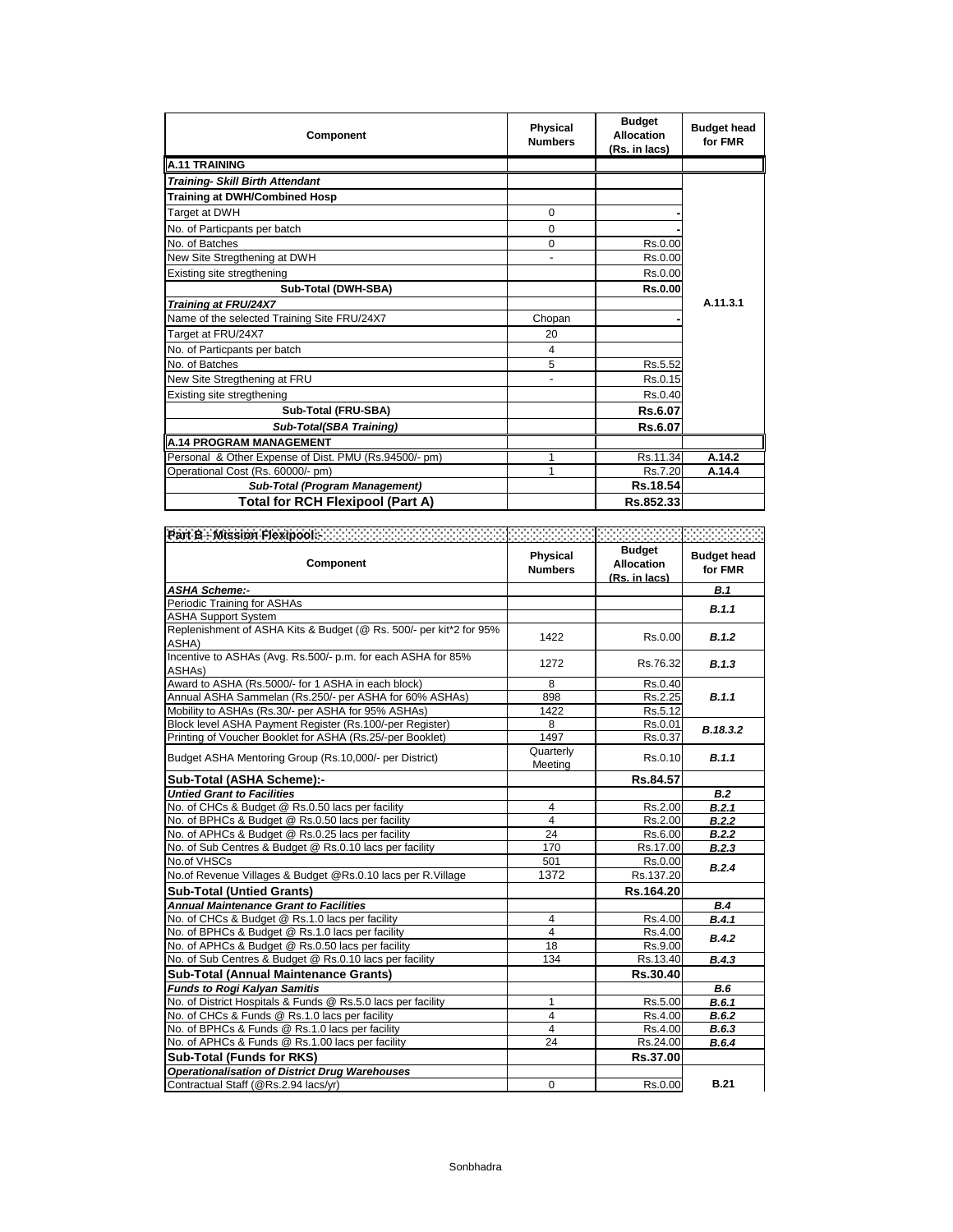| Component                                                                              | <b>Physical</b><br><b>Numbers</b> | <b>Budget</b><br><b>Allocation</b><br>(Rs. in lacs) | <b>Budget head</b><br>for FMR |
|----------------------------------------------------------------------------------------|-----------------------------------|-----------------------------------------------------|-------------------------------|
| Contingency Expenses (@Rs.2.0 lacs/yr)                                                 | 0                                 | Rs.0.00                                             |                               |
| Sub-Total (Ope. of District Drug Warehouses)                                           |                                   | <b>Rs.0.00</b>                                      |                               |
| <b>Mobility Support to DWH &amp; District Combined Hospital</b>                        |                                   |                                                     | <b>B.27.8</b>                 |
| Mobility Support to DWH/DCH @Rs.18000/- Per month.                                     | 1                                 | Rs.2.16                                             |                               |
| Sub-Total (Funds for Mobility Support to DWH & DCH)                                    |                                   | Rs.2.16                                             |                               |
| <b>Mobility Support for Monitoring &amp; Supervision.</b>                              |                                   |                                                     |                               |
| Mobility Support to District Community Mobilizer (@Rs.800/-per day X)<br>8 days/month) | 1                                 | Rs.0.77                                             |                               |
| Mobility Support to District Account Manager (@Rs.800/-per day X 6<br>days/month)      | $\mathbf{1}$                      | Rs.0.58                                             | B.18.3.2                      |
| Mobility Support to District Programme Manager (@Rs.800/-per day X<br>8 days/month)    |                                   | Rs.0.00                                             |                               |
| Sub-Total(Mobility Support for Monit. & Supervision)                                   |                                   | <b>Rs.1.34</b>                                      |                               |
| <b>Supervision of ANM/ASHAs</b>                                                        |                                   |                                                     | B.18.3.2                      |
| Vehicle for Mobility @Rs.18000/-month/block                                            | 8                                 | Rs.17.28                                            |                               |
| Sub-Total (Supervision of ANM/ASHAs)                                                   |                                   | Rs.17.28                                            |                               |
| <b>Vehicle Support for Specialist</b>                                                  |                                   |                                                     | <b>B.27.8</b>                 |
| One Vehicle for 5 block level facility (@Rs.18000/-month)                              | $\overline{2}$                    | Rs.4.32                                             |                               |
| <b>Sub-Total (Vehicle Support for Specialist)</b>                                      |                                   | <b>Rs.4.32</b>                                      |                               |
| <b>Diesel for Generator for District Hospitals</b>                                     |                                   |                                                     | <b>B.28</b>                   |
| Diesel Support for generator (@Rs.1 lac per month)                                     | 1                                 | Rs.12.00                                            |                               |
| Sub-Total (Diesel Support for District Hospital)                                       |                                   | Rs.12.00                                            |                               |
| Diesel Support for Generator in Fully Functional CHC.                                  |                                   |                                                     |                               |
| Diesel Support for Fully functional CHC (@Rs.35000/-per month)                         | 4                                 | Rs.16.80                                            | <b>B.28</b>                   |
| Diesel Support for CHC functional in BPHC building (@Rs.13500/-per<br>month)           | 4                                 | Rs.6.48                                             |                               |
| Sub-Total (Diesel Support for fully functional CHCs)                                   |                                   | Rs.23.28                                            |                               |
| Saas Bahu Sammelans (1 each at District)                                               |                                   |                                                     |                               |
| No. of Sammellans & Budget (@Rs. 1.50 lac. Per District)                               | 1                                 | Rs.1.50                                             | B.7.1                         |
| Sub-Total (Saas Bahu Sammelan)                                                         |                                   | Rs.1.50                                             |                               |
| Tehsil level Pradhan Sammelan                                                          |                                   |                                                     | <b>B.8.2</b>                  |
| No. of Sammelans & Budget (@Rs.40,000 per Sammelan)                                    | 3                                 | Rs.1.20                                             |                               |
| Sub-Total (Tehsil level Pradhan Sammelan)                                              |                                   | Rs.1.20                                             |                               |
| <b>Organization of Swasthya Mela</b>                                                   |                                   |                                                     |                               |
| Organization of S.Mela @Rs.20000/- Mela/Month at each block.                           | 8                                 | Rs.19.20                                            | <b>B.10.1</b>                 |
| Sub-Total (Swasthya Mela)                                                              |                                   | Rs.19.20                                            |                               |
| <b>Concurrent Audit</b>                                                                |                                   |                                                     | <b>B.27.5</b>                 |
| Budget @ Rs. 4000/- per month for 12 months                                            | 1                                 | Rs.0.48                                             |                               |
| <b>Sub-Total (Concurrent Audit)</b>                                                    |                                   | <b>Rs.0.48</b>                                      |                               |
| <b>Health Management Information System (HMIS):-</b>                                   |                                   |                                                     |                               |
| Hiring of Vehicle for District HMIS Nodal Officer (@Rs.800/- Visit)                    | 3                                 | Rs.0.29                                             |                               |
| Mobility Support for Block HMIS Nodal Officer (@Rs.600/-month)                         | 8                                 | Rs.0.58                                             | B.21                          |
| Internet Connectivity @Rs.400/- per month/computer                                     | 9                                 | Rs.0.43                                             |                               |
| Consumables & Stationary for Computer, printer (Rs.400/-per<br>month/facility)         | 9                                 | Rs.0.43                                             |                               |
| Sub-Total (HMIS)                                                                       |                                   | <b>Rs.1.73</b>                                      |                               |
| <b>Programme Management:-</b>                                                          |                                   |                                                     |                               |
| <b>Expenses at Additional Director level:-</b>                                         |                                   |                                                     |                               |
| Mobility @Rs.2500/-per District per Month.                                             | 0                                 | Rs.0.00                                             |                               |
| Contingency Expenses @Rs.5000/- month.                                                 | 0                                 | Rs.0.00                                             | B.27.6                        |
| Sub-Total (Exp.at Addl.Director level)-                                                |                                   | <b>Rs.0.00</b>                                      |                               |
| <b>Operational Cost for Block Project Management Unit</b>                              |                                   |                                                     |                               |
| Honoraria to Block Data Assistant @Rs.8000/-Per Month                                  | 8                                 | Rs.7.68                                             |                               |
| Communication support to Block Program Manager @Rs.500/-P.M.                           | 8                                 | Rs.0.48                                             | B.27.1                        |
|                                                                                        |                                   |                                                     |                               |
| Sub-Total (Operational Cost for BPMU)                                                  |                                   | Rs.8.16                                             |                               |
| <b>Provision of Contractual Staff (AYUSH)</b>                                          |                                   |                                                     |                               |
| <b>Position</b><br>ISM Lady Doctors (@ Rs.24,000/- per month)                          | No.<br>9                          | Budget                                              |                               |
| AYUSH Doctors (@ Rs.24,000/- per month)                                                | 10                                | Rs.45.12                                            | B.14.4                        |
| AYUSH Pharmacists (@ Rs.9,000/- per month)                                             | 9                                 | Rs.9.72                                             | B.14.1                        |
| Sub-Total (Contractual Staff - AYUSH)                                                  |                                   | Rs.54.84                                            |                               |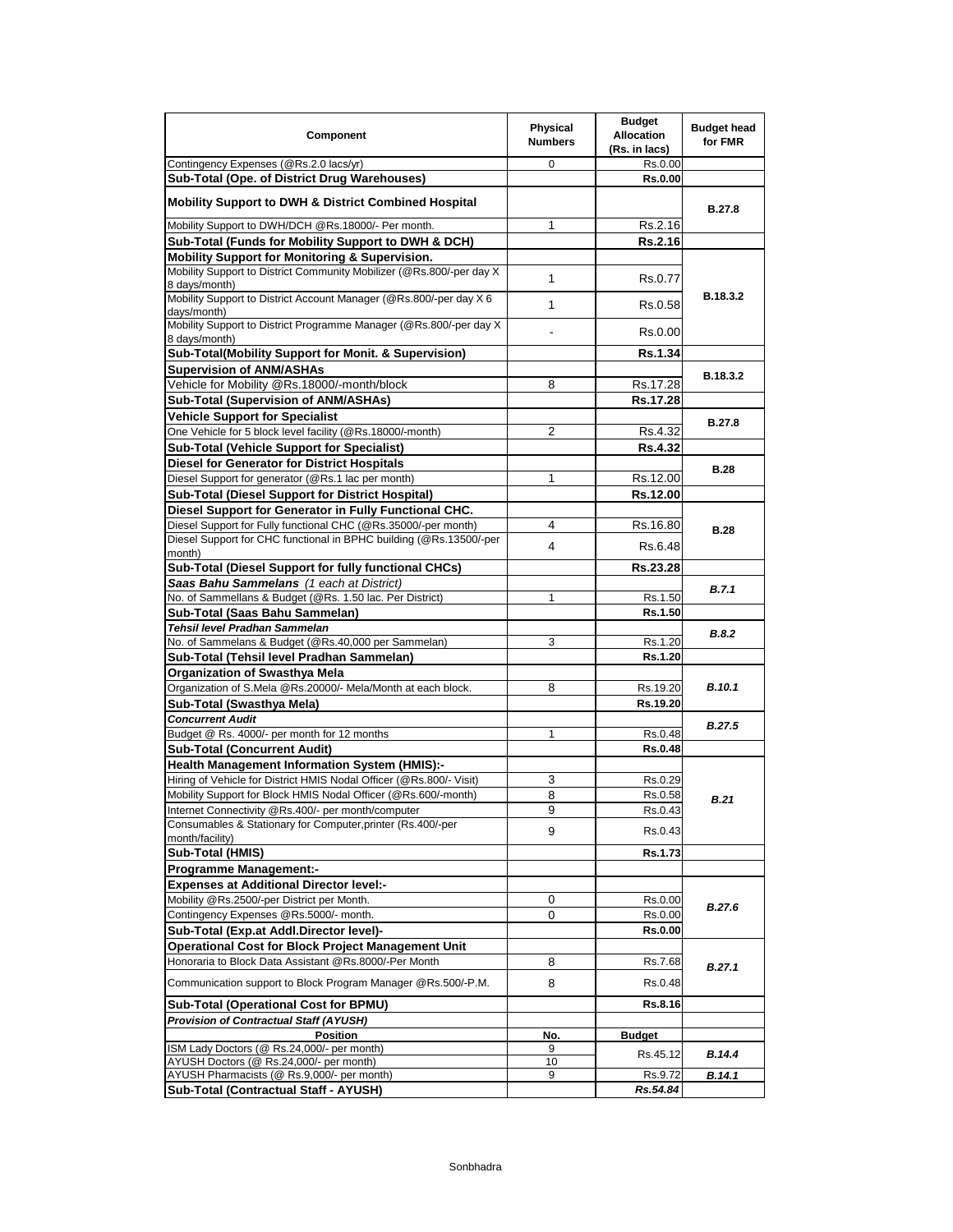| Component                                                                                                     | <b>Physical</b><br><b>Numbers</b> | <b>Budget</b><br><b>Allocation</b><br>(Rs. in lacs) | <b>Budget head</b><br>for FMR |
|---------------------------------------------------------------------------------------------------------------|-----------------------------------|-----------------------------------------------------|-------------------------------|
| Integrated Skill Refresher Training for ANM & LHV.                                                            |                                   |                                                     |                               |
| Total Work load for the year                                                                                  | 49                                |                                                     | B.16.3.1                      |
| Total no. of Proposed Batches & Budget @Rs.165950/- per batch.                                                | 3                                 | Rs.4.98                                             |                               |
| Sub-Total (Integrated skill training for ANM/LHV)                                                             |                                   | Rs.4.98                                             |                               |
| Infrastructure & Manpower for UIP                                                                             |                                   |                                                     |                               |
| Mobile Workshop at Regional Depot @Rs.4 Lac.                                                                  | $\Omega$                          | Rs.0.00                                             |                               |
| Renovation & Electrification of WIC/WIF                                                                       | $\Omega$                          | Rs.0.00                                             |                               |
| Expansion of Cold Chain Store at Regional/Divisional Depo                                                     | $\Omega$                          | Rs.0.00                                             | B.26.5                        |
| Expansion of Cold Chain Workshop @Rs.50000/-year/District.                                                    |                                   | Rs.0.50                                             |                               |
| Mobility Support to Block (1 Vehicle @Rs.800/-per block for 6 days in<br>a month for 12 months)               | 8                                 | Rs.4.61                                             |                               |
| <b>IVRS System for Tracking of Beneficiaries.</b>                                                             | 0                                 | Rs.0.00                                             | B.18.3.2                      |
| Sub - Total (Infrasturcture & Manpower for UIP)                                                               |                                   | Rs.5.11                                             |                               |
|                                                                                                               |                                   |                                                     |                               |
| Total for Mission Flexipool (Part B) [1999] [1999] [1999] [1999] [1999] [1999] [1999] [1999] [1999] [1999] [1 |                                   |                                                     |                               |

| SI. | <b>Component</b>                                                                                                                                                                                                                                                                   | <b>Physical</b><br><b>Numbers</b> | <b>Budget</b><br><b>Allocation</b><br>(Rs. in lacs) |  |
|-----|------------------------------------------------------------------------------------------------------------------------------------------------------------------------------------------------------------------------------------------------------------------------------------|-----------------------------------|-----------------------------------------------------|--|
|     | Routine Immunization (Part C)                                                                                                                                                                                                                                                      | and the company                   |                                                     |  |
|     | Total Number of Immunization Sessions to be organized in the District                                                                                                                                                                                                              | 16440<br>Sessions/Year            |                                                     |  |
|     | Mobility support for supervision : Supervisory visits by district level<br>officers for monitoring and supervision of RI @ Rs 50000 /District for<br>district level officers (this includes POL and maintenance) per year                                                          | 1                                 | Rs.0.50                                             |  |
|     | Alternate Vaccine delivery @ Rs 50/- sessionx 3 months(April-June)<br>+2 Vehicles /Blocks for 8 days /month for 9 months (July-March 10)                                                                                                                                           | 16440<br>Sessions/Year            | Rs.8.26                                             |  |
|     | Focus on Urban slum & underserved areasHiring an ANM @<br>Rs.300/session for four sessions/month/slum of 10000 population and<br>Rs.200/- per month as contingency per slum of i.e. total expense of<br>Rs. 1400/- per month per slum of 10000 population                          | 0 Sessions/Year                   | Rs.0.00                                             |  |
|     | Mobilization of children by ASHA /RI Mobilizer @ Rs 150/- per session                                                                                                                                                                                                              | 16440<br>Sessions/Year            | Rs.24.66                                            |  |
|     | Support for Computer Assistant for RI reporting (with annual increment<br>of 10% wef from 2010-11Districts @ Rs 8000- 10,000 p.m                                                                                                                                                   | 1                                 | Rs.1.06                                             |  |
|     | Printing and dissemination of tally sheets, monitoring forms, etc. @<br>Rs 1 /beneficiary                                                                                                                                                                                          | 58171<br><b>Benefiaceries</b>     | Rs.0.58                                             |  |
|     | Quarterly Review & feedback meeting exclusive for RI at district level<br>with one Block MOIC, ICDS CDPO and other stakeholders<br>stakeholders @ Rs 100/- per participant for meeting expenses (lunch,<br>organizational expenses)                                                | 24                                | Rs.0.10                                             |  |
|     | Quarterly Review Meetings at Block level Quarterly Review &<br>feedback meeting for exclusive for RI at Block level @Rs 50/-ppas<br>honorarium for ASHA (travel)and Rs 25 /-person at the disposal of<br>MOIC for meeting expenses (refreshments, stationary and Misc<br>expences) | 1758                              | Rs.2.41                                             |  |
|     | District level orientation training for 2 days of ANM, Multipurpose Health<br>worker @ Rs67300/batch with 20 participants in each batch                                                                                                                                            | 1 Batch                           | Rs.0.67                                             |  |
|     | One day cold chain handelers training for block level cold chain<br>handlers @ Rs. 26,000 per batch and Rs 3000 for Observer<br>nominated by State                                                                                                                                 | 1Batch                            | Rs.0.29                                             |  |
|     | One day Training of block level data handlers by DIO and District Cold<br>chain Officer to train about the reporting formats of Immunization and<br>NRHM Rs 300/Participant/Block                                                                                                  | 8                                 | Rs.0.02                                             |  |
|     | Microplanning at SC levelRs 100/- per subcentre (meeting at block<br>level, logistic)                                                                                                                                                                                              | 170                               | Rs.0.17                                             |  |
|     | Microplanning at Block & District levelFor consolidation of microplan<br>at PHC/CHC level @ Rs 1000/- block & at district level @ Rs 2000/-<br>per district                                                                                                                        | 1District & 8<br><b>Block</b>     | Rs.0.10                                             |  |
|     | Consumables for computer including provision for internet access for<br>RIMSRs 400/- Month / Districts                                                                                                                                                                             | 1                                 | Rs.0.05                                             |  |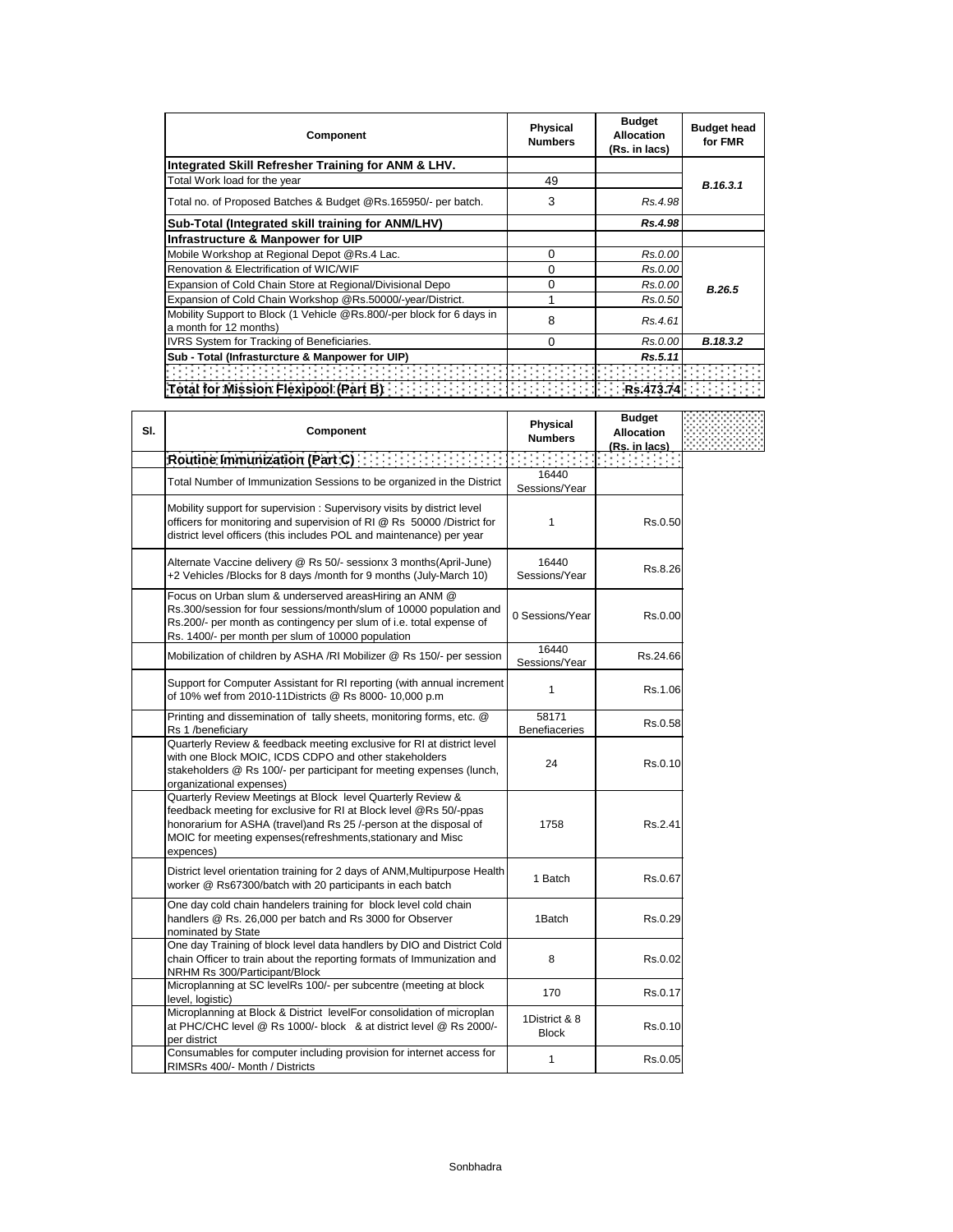| <b>Component</b>                                                                                                                                                    | Physical<br><b>Numbers</b>    | <b>Budget</b><br><b>Allocation</b><br>(Rs. in lacs) | <b>Budget head</b><br>for FMR |
|---------------------------------------------------------------------------------------------------------------------------------------------------------------------|-------------------------------|-----------------------------------------------------|-------------------------------|
| Red/Black Plastic bags etc, 2 bags per session @ Rs. 2/Bag                                                                                                          | 16440<br>Sessions/Year        | Rs.0.76                                             |                               |
| Purchase of Bleach/Hypochlorite solution Rs. 500/vaccine storage<br>point/year X 1000 vaccine storage points                                                        | 9 Vaccine<br>storage points   | Rs.0.05                                             |                               |
| Purchase of Twin bucket Rs 400 per PHC/CHC per year                                                                                                                 | 9 Vaccine<br>storage points   | Rs.0.08                                             |                               |
| Funds for purchase of small polythene zipper bags to keep vaccines in<br>the vaccine carriers Rs. 0.5/polythene bag X total number of<br>sessions/year +10% wastage | 16440<br>Sessions/Year        | Rs.0.10                                             |                               |
| Funds for preparing disposal pit for disposal of sharp immunization<br>waste. Rs. 3500/pit X 500 vaccine storage points                                             | 4                             | Rs.0.16                                             |                               |
| <b>RI</b> subtotal                                                                                                                                                  |                               | Rs.40.02                                            |                               |
| <b>Cold Chain maintenance</b>                                                                                                                                       |                               |                                                     |                               |
| Cold chain maintenance@Rs 500/Block & Rs 10,000/District/Year                                                                                                       | 1District & 8<br><b>Block</b> | Rs.0.15                                             |                               |
| POL for vaccine delivery from State to District and from district to<br>PHC/CHCs@ Rs. 100000/- district/Year)                                                       | 1District                     | Rs.1.00                                             |                               |
| <b>Subtotal Cold Chain</b>                                                                                                                                          |                               | Rs.1.15                                             |                               |
| Sub Total (Part C)                                                                                                                                                  |                               | Rs.41.17                                            |                               |

|                  | Part D - National Program                                      |                                   |                                                     |                               |
|------------------|----------------------------------------------------------------|-----------------------------------|-----------------------------------------------------|-------------------------------|
|                  | 1. NPCB                                                        |                                   |                                                     |                               |
| SI.              | Component                                                      | <b>Physical</b><br><b>Numbers</b> | <b>Budget</b><br><b>Allocation</b><br>(Rs. in lacs) | <b>Budget Head</b><br>for FMR |
| 1.1              | Govt Sector 30% of Tot. Trgt @531/cat.oprt.(IOL)               | 1777                              | 943587                                              |                               |
| 1.2 <sub>2</sub> | NGO Sector 20% of Tot Trgt @ 656/Cat. Oprt.(IOL)               | 1185                              | 777360                                              |                               |
| 1.3              | Pvt. Sector 50% of Tot trgt.                                   | 2962                              | $\Omega$                                            |                               |
|                  | <b>Sub Total</b>                                               | 5924                              | 1720947                                             |                               |
| $\mathbf{2}$     | SES (Free Spec. to Children) @ of 100/-Spec                    | 617                               | $\Omega$                                            |                               |
| 3                | Vision Centre @ 50,000/Centre Equipment                        | 1 Govt/NGO                        | 50000                                               |                               |
| 4                |                                                                | 98                                | 98000                                               |                               |
|                  | Operations other than Cataract                                 | 0                                 |                                                     |                               |
| 5                | Eye Collection @ 500/Cornea.                                   |                                   | 0                                                   |                               |
|                  | Total allocated for the District in Rs.                        | 6639                              | 1868947                                             |                               |
|                  | 2. RNTCP(GFATM)                                                |                                   |                                                     |                               |
| SI.              | Component                                                      | <b>Physical</b><br><b>Numbers</b> | <b>Budget</b><br><b>Allocation</b><br>(Rs. in lacs) | <b>Budget Head</b><br>for FMR |
|                  | 1 CIVIL WORKS                                                  |                                   | 225000                                              |                               |
|                  | 2 LABORATORY MATERIALS                                         |                                   | 201890                                              |                               |
|                  | 3 HONERARIUM                                                   |                                   | 249770                                              |                               |
|                  | 4 IEC/ PUBLICITY                                               |                                   | 160310                                              |                               |
|                  | <b>5 EQUIPMENT MAINTENANCE</b>                                 |                                   | 68400                                               |                               |
|                  | 6 TRAINING                                                     |                                   | 121640                                              |                               |
|                  | 7 POL & VEHICLE MAINTENANCE<br><b>8 VEHICLE HIRING CHARGES</b> |                                   | 100000                                              |                               |
|                  | 9 NGO/PP SUPPORT                                               |                                   | 270000                                              |                               |
|                  | 10 MISCELLANEOUS EXPENSES                                      |                                   | 666120<br>176650                                    |                               |
|                  | 11 CONTRACTUAL SERVICES                                        |                                   | 3015000                                             |                               |
|                  | 12 PRINTING                                                    |                                   | 117720                                              |                               |
|                  | <b>13 RESEARCH &amp; STUDIES</b>                               |                                   |                                                     |                               |
|                  | <b>14 MEDICAL COLLEGES</b>                                     |                                   |                                                     |                               |
|                  | <b>15 PROCUREMENT OF VEHICLES</b>                              |                                   | $\mathbf 0$                                         |                               |
|                  | 16 PROCUREMENT OF EQUIPMENT                                    |                                   |                                                     |                               |
|                  | Sub-TOTAL                                                      |                                   | 5372500                                             |                               |
|                  | <b>Grand Total</b>                                             |                                   | 5372500                                             |                               |
|                  | 3. NLEP                                                        |                                   |                                                     |                               |
|                  | <b>Activities</b>                                              | Physical<br><b>Targets</b>        | <b>Financial</b>                                    |                               |
|                  |                                                                |                                   | <b>Allocation</b>                                   |                               |
|                  | 1 Contractual Services- Driver                                 |                                   |                                                     |                               |
|                  | Remuneration @ Rs. 7,000/= P.M.                                |                                   | 0                                                   |                               |
|                  | Sub total                                                      |                                   | $\Omega$                                            |                               |
|                  | 2 Office Maintenance                                           |                                   |                                                     |                               |
|                  | Telephone/Fax/Internet @ Rs. 15,000/= P.A.                     |                                   | 15000                                               |                               |
|                  | Office Operation & Maintenance @ Rs. 18,000/= P.A.             |                                   | 18000                                               |                               |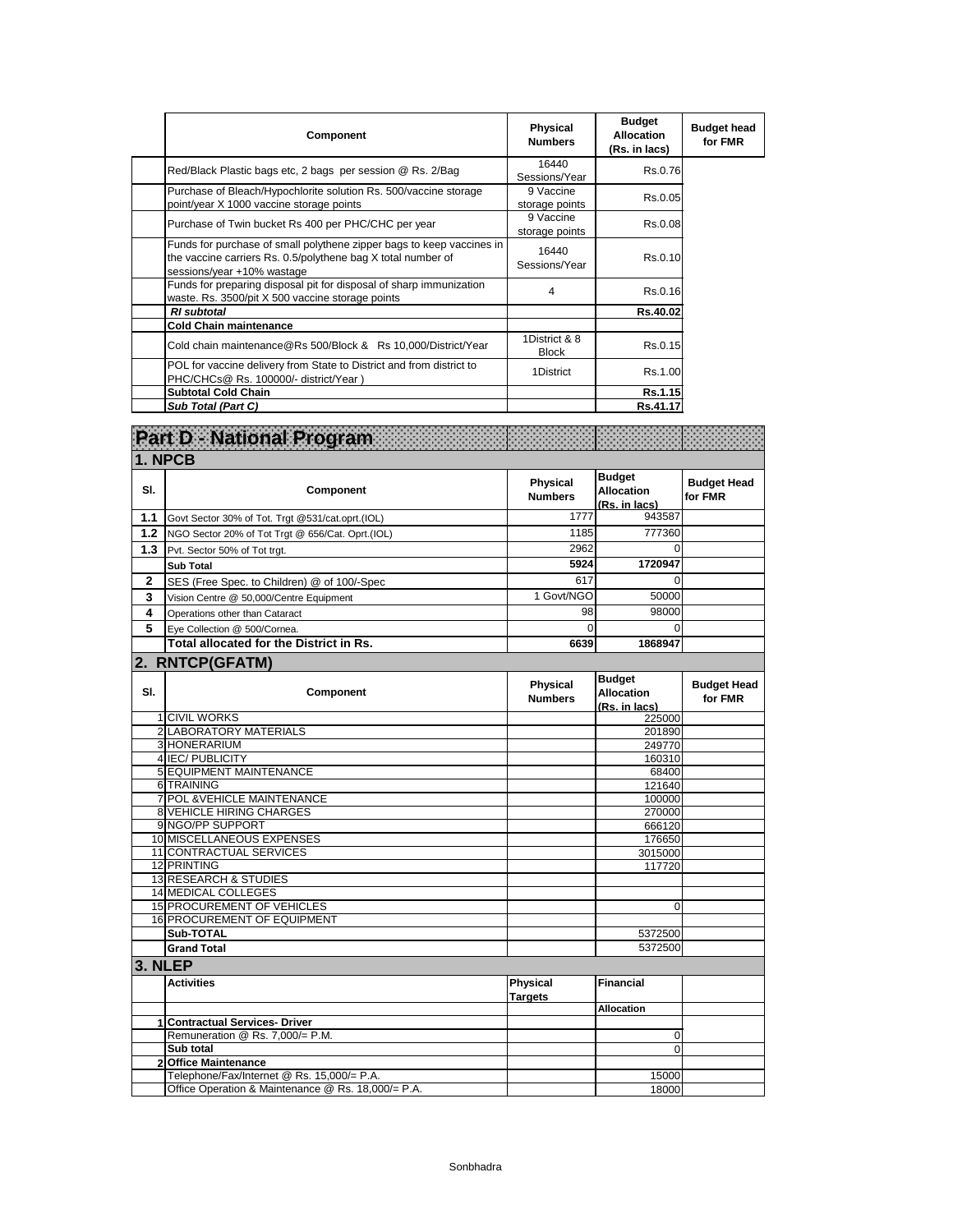|            | Component                                                                                         | Physical<br><b>Numbers</b> | <b>Budget</b><br><b>Allocation</b><br>(Rs. in lacs) | <b>Budget head</b><br>for FMR |
|------------|---------------------------------------------------------------------------------------------------|----------------------------|-----------------------------------------------------|-------------------------------|
|            | Consum-ables Stationery @ Rs. 24,000 P.A.                                                         |                            | 24000                                               |                               |
|            | Maintenance of Office Equipment & Furniture etc.                                                  |                            | 15000<br>72000                                      |                               |
|            | Sub total<br>3 Mobility-                                                                          |                            |                                                     |                               |
|            | Vehicle operation / hiring of 1 Vehicle @ Rs 75000 P.A.                                           |                            | 75000                                               |                               |
|            | Sub total                                                                                         |                            | 75000                                               |                               |
|            | 4 Training                                                                                        |                            |                                                     |                               |
|            | 4 Days' Training of newly recruited Medical Officers @ Rs 28,000 per<br>batch of 30 trainees      | 15                         | 14000                                               |                               |
|            | 3 Days' Training of newly recruited Health Workers @ Rs 24,000 per<br>batch of 30 trainees        | 0                          | 0                                                   |                               |
|            | 2 Days' Refresher Training of Medical Officers @ Rs 16,000 per batch<br>of 30 trainees            | 60                         | 80000                                               |                               |
|            | 2 Days' Refresher Training of Health Workers @ Rs 16,000 per batch<br>of 30 trainees              | 90                         | 94000                                               |                               |
|            | Sub total<br>5 Procurement                                                                        |                            |                                                     |                               |
|            | Supportive medicines and other items for patients @ Rs39 per patient                              |                            |                                                     |                               |
|            | under treatment                                                                                   |                            | 9500                                                |                               |
|            | Splints, Crutches, Items for Deformity Patients Rs. 15/= per patient<br>under treatment           |                            | 4000                                                |                               |
|            | Patient Welfare Rs. 26/= per patient under treatment                                              |                            | 6500                                                |                               |
|            | Printing of forms @ Rs. 39/= per patient under treatment                                          |                            | 9500                                                |                               |
|            | Sub total                                                                                         |                            | 29500                                               |                               |
|            | <b>6 IEC Activities</b><br>Rallies @ Rs. 5,000/= each                                             | 2                          | 10000                                               |                               |
|            | School Quiz @ Rs. 1000/= each                                                                     | 10                         | 10000                                               |                               |
|            | IPC workshops of ASHA @ Rs. 5000/= each                                                           | $\overline{2}$             | 10000                                               |                               |
|            | Health Mela in local festivals, Melas etc. @ Rs. 5,000/= each                                     |                            | 5000                                                |                               |
|            | Sub total                                                                                         |                            | 35000                                               |                               |
|            | 7 Urban Leprosy Project<br><b>Supportive Medicines</b>                                            |                            |                                                     |                               |
|            | Monitoring & Supervision                                                                          |                            |                                                     |                               |
|            | MDT delivery & follow-up services                                                                 |                            |                                                     |                               |
|            | Sub total                                                                                         |                            | 0                                                   |                               |
|            | 8 Incentive to Ashas                                                                              |                            | 20000                                               |                               |
|            | 9 Review Meetings                                                                                 |                            | 18000                                               |                               |
|            | 10 Disability Prevention & Medical Rehabilitation<br>Screening Camp for selection of RCS patients |                            |                                                     |                               |
|            | Screening Camp - miscellaneous expenses                                                           |                            |                                                     |                               |
|            | Screening Camp- Self Care Kits & patient Welfare items                                            |                            |                                                     |                               |
|            | Sub total                                                                                         |                            | 0                                                   |                               |
|            | 11 Cash Assistance                                                                                |                            |                                                     |                               |
|            | Cash assistance- POL for Vehicle                                                                  |                            | 20000                                               |                               |
|            | Cash assistance- TA DA for Leprosy Staff<br>Sub total                                             |                            | 30000<br>50000                                      |                               |
|            | <b>Grand Total</b>                                                                                |                            | 393500                                              |                               |
|            | 4. NVBDCP                                                                                         |                            |                                                     |                               |
| S1.<br>No. | <b>Activity Proposed</b>                                                                          | Physical<br><b>Numbers</b> | <b>Budget</b><br>Allocation (Rs.<br>In lacs)        | <b>Budget head</b><br>for FMR |
|            | 1 DBS (Domestic Budgetary Support)                                                                |                            |                                                     |                               |
|            | 1.1 Malaria                                                                                       |                            |                                                     |                               |
|            | Incentive to ASHA                                                                                 |                            | 750000                                              |                               |
|            | Training                                                                                          |                            | 52500                                               |                               |
|            | Monitoring & Supervision                                                                          |                            | 50000                                               |                               |
|            | BCC/IEC Anti Malaria Month                                                                        |                            | 50000                                               |                               |
|            | Malaria: Total                                                                                    |                            | 152500                                              |                               |
|            | 1.2 Elimination of Lymphatic Filarisis                                                            |                            |                                                     |                               |
|            |                                                                                                   |                            | 19717.5                                             |                               |
|            | Training of MO's                                                                                  |                            |                                                     |                               |
|            | Training of Paramedical / Supervisor                                                              |                            | 59152.5                                             |                               |
|            | Night Survey                                                                                      |                            | 47000                                               |                               |
|            | POL/Mobility                                                                                      |                            | 37000<br>133704                                     |                               |
|            | Training of drug Disrtibuters                                                                     |                            |                                                     |                               |
|            | Honorarium of drug distributers                                                                   |                            | 373257                                              |                               |